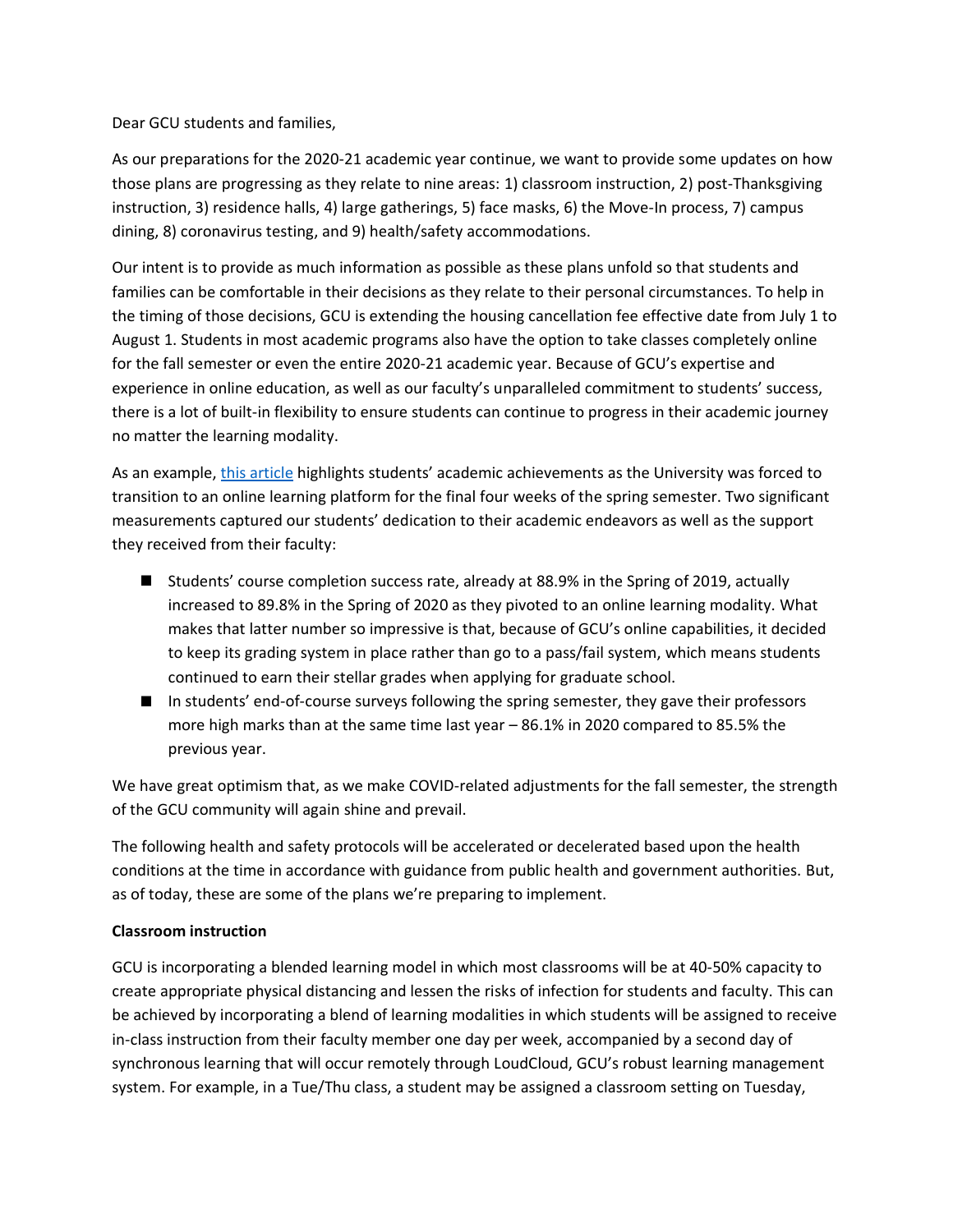then will sign in to LoudCloud during the same time slot on Thursday. Additional learning will occur through other technologies that faculty will assign based on those specific course outcomes.

Courses will maintain the same curriculum, the same continuity of instruction and learning, and the same educational outcomes. To ensure that all classes receive the same amount of in-person instruction from their professors, most classes will be scheduled for Tue/Thu, Wed/Fri, or Monday time slots. Students' class schedules will be updated no later than Aug. 1 to reflect these changes.

For other courses that require more hands-on work in a laboratory environment, safe environments will be created to ensure that the coursework can be completed and all learning outcomes are achieved. Those requirements and instructional times are specific to each college. More information regarding these courses will be forthcoming from the dean of each college.

Students in most programs also have the option to take their entire coursework in an online modality for the fall semester or even the entire 2020-21 academic year. Exceptions are nursing and other laboratory-intensive programs due to the hands-on nature of those programs. For students who choose an online modality in the fall, it is highly likely we will still be able to provide housing for them in the spring semester.

# **Post-Thanksgiving instruction**

After the Thanksgiving holiday break, face-to-face instruction will cease for the final 8 days of the semester and switch to an online modality for the vast majority of students. Students have the option of staying home and finishing the coursework online or returning to campus to live in their residence hall while finishing classes in an online format. Dining options will remain open during this time for students who remain on campus.

For some students, due to the nature of their academic program, they will need to return to campus after Thanksgiving for the final 8 days of instruction. Those students will be notified by the start of the academic year.

This post-Thanksgiving policy helps prevent the possible spread of COVID-19 from students who will travel during the holiday break, reduces population density on campus during the onset of flu season and a potential second wave of the coronavirus, and saves students on travel costs to and from the university during the final two weeks of the semester.

Any unused Dining Dollars will roll over to the spring semester. Because there are only 8 days of instruction remaining in the semester and because students have the choice of returning to campus, there will be no housing refunds for those 8 days. GCU will also honor the full amounts of scholarships related to on-campus housing if students choose to remain home after Thanksgiving.

Students who choose to remain home after Thanksgiving can leave their personal belongings in their residence hall for when they return in January.

# **Other holidays**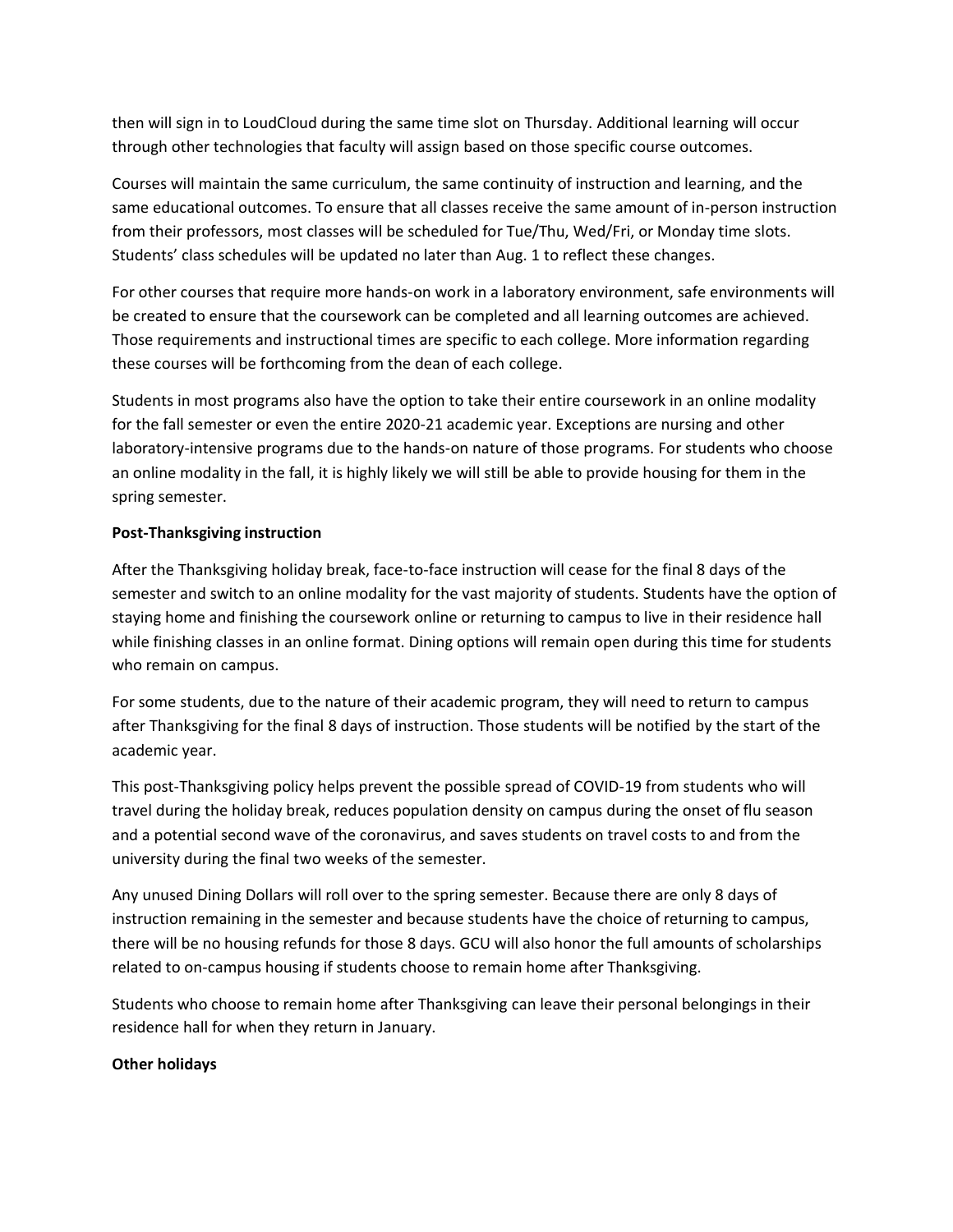For other holidays such as Labor Day, students are highly encouraged to remain on campus and enjoy time with their friends rather than travel to their homes or other destinations. Reduced travel helps limit the spread of the virus and better ensures the safety of the GCU community.

## **Residence halls**

GCU is not considering changing the start date of the fall semester, so the housing selection process is proceeding. Residence hall living will be very typical, although physical distancing protocols will likely be incorporated in community areas such as lobbies, laundry areas, elevators, etc. There may also be some level of restrictions with outside visitors to protect students who are living in the residence, depending on the conditions in the fall.

Because GCU is fortunate to have the vast majority of its buildings built within the last 10 years, our heating ventilations and air conditioning (HVAC) systems meet modern standards for fresh air intake, filtration and circulation. We reviewed those setups to ensure we don't have air circulation patterns that exacerbate virus spread. For the few older buildings on campus, we have adapted or are in the process of adapting the HVAC systems to allow greater fresh air intake and again will ensure air circulation patterns don't aid in the spread of any virus.

## **Large and small gatherings**

Gatherings such as Chapel, athletic contests, Welcome Week activities and social events such as Lope-apalooza, Midnight Madness, Mr. GCU, Lip Sync, etc., are a hallmark of the GCU experience.

Depending on guidelines at the time from the CDC, Arizona health authorities and the NCAA, those may be adjusted as necessary to reduce population density and ensure the health and safety of our campus community. Physical distancing and mask wearing could be components of events or spaces in which there are dense populations. Events may also be spread out over multiple venues, be held in outdoor settings or postponed until spring. For example, to create physical distancing, Chapel services may be spread out among several locations such as the GCU Arena, Antelope Gym, Canyon Activities Center and outdoor venues once the weather cools off.

Smaller gatherings such as Life group sessions, club activities and outreach opportunities may be limited to 10 people or fewer while adhering to health guidelines in existence at the time such as face masks and physical distancing.

### **Face masks**

There is now much research that indicates the use of cloth face masks contributes greatly to reducing the spread of the virus. As the number of coronavirus cases in Arizona continues to increase daily, both Maricopa County and the City of Phoenix recently voted to join many other Arizona cities and mandate that masks be worn in public. We are adhering to those guidelines by requiring masks to be worn in classrooms, restaurants and other indoor community spaces as well as outdoor settings where physical distancing of at least six feet is not possible. This includes common spaces such as elevators, lobbies, restrooms, meeting rooms, laundry rooms and crowded walkways. Students may remove face coverings within their dorm rooms.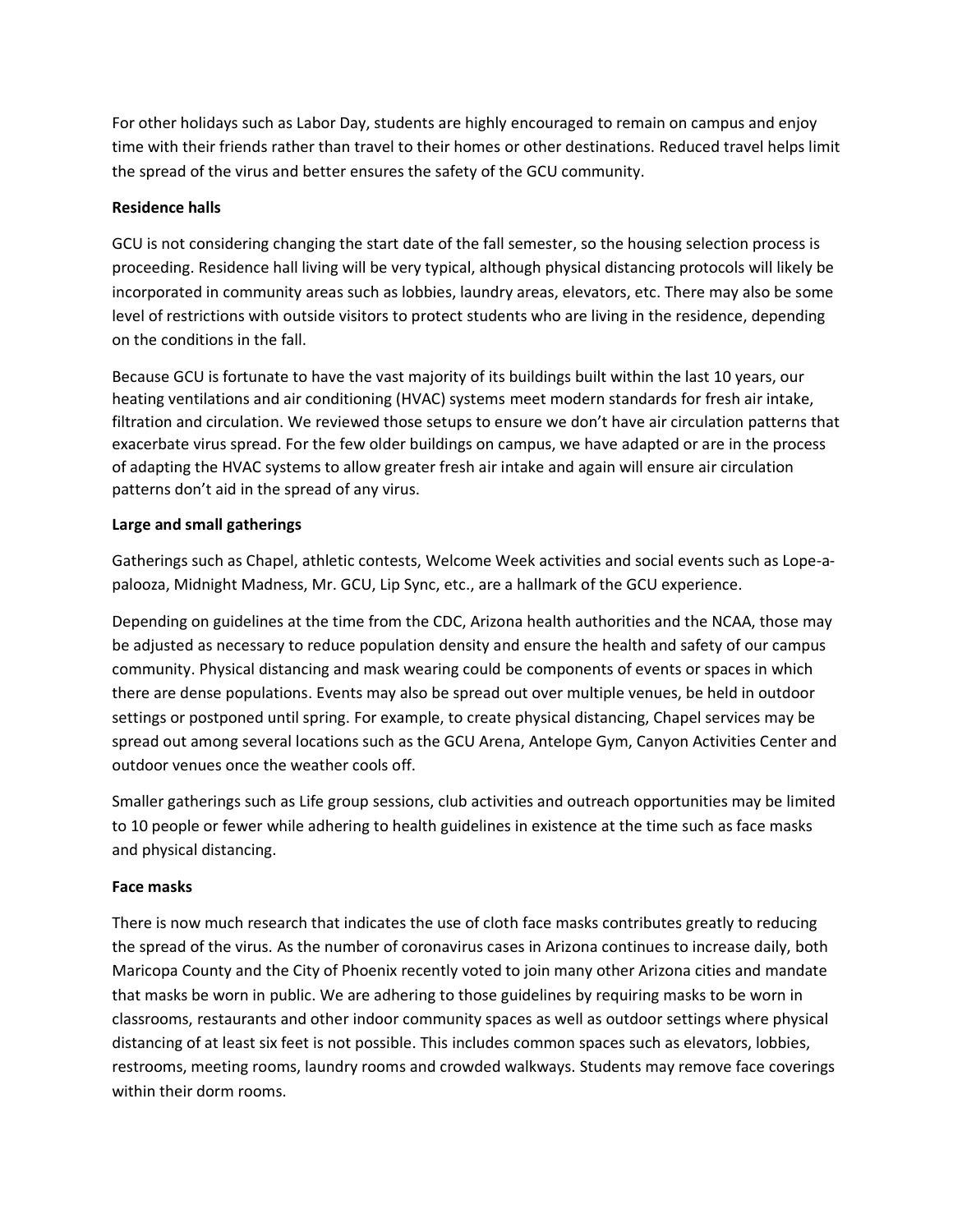We will continue to evaluate those requirements as we get closer to the fall semester. Masks will be provided for every GCU student.

### **Move-In**

Move-in during Welcome Week marks an exciting and important moment for resident students at GCU. To honor this tradition but still adhere to physical distancing requirements, we will institute an Appointment Move-In process and offer the availability of small volunteer teams. After July 1, students with a booking can select a time slot to move into their hall or apartment. Residents will be sent instructions to their GCU email address on how and when to select their Move-In appointment. Upon arrival, new students will be greeted by a team of 2-3 Student Leaders who will show new residents to their room and help them check in. Per the family's preference, this team is also available to assist with unloading the vehicle and taking the student's belongings to their room.

Students should limit the number of people accompanying them for Move-In, especially if they have family members who are more at-risk to COVID-19, since we will be hosting people from all over the country that week. Those family members may also be required to wear a face mask per guidelines by the City of Phoenix and local health authorities.

# **Campus dining**

Our Food Services team is streamlining operations to serve students in a safe and sanitary manner and taking every precaution for the fall. In order to comply with city health regulations, this will include offering only take-out meals that students can either eat in an outdoor setting with fellow students or take back to their rooms. Outdoor seating in shady areas will be added in many campus locations. Food Services will follow every guidance from the CDC and/or state and federal authorities.

The same food options will be available with an increase of grab-and-go options at most locations in order to compensate for physical distancing and to keep lines at a minimum. Also, our grocery store and convenience stores will have increased grab-and-go options and offer greater selections.

Indoor areas such as the Student Union will be open as a study area or place to congregate if students are wearing masks and practicing physical distancing, but indoor dining will not be permitted.

These regulations will be re-evaluated and adjusted based on the COVID-19 health regulations in the fall.

# **Coronavirus testing**

Student-athletes and student leaders who arrive in advance of Welcome Week will be tested for the coronavirus, as it is likely they will be in closer contact during training sessions and other activities. Once the academic year begins, tests will also be made widely available for all students who voluntarily wish to be tested.

Students who are symptomatic will be tested immediately. If a student does test positive, contact tracing will occur and any students who have come in contact with the infected individual will also be tested. Affected individuals will be placed in quarantine or isolation and cared for, while accommodations will be made to continue their classroom instruction.